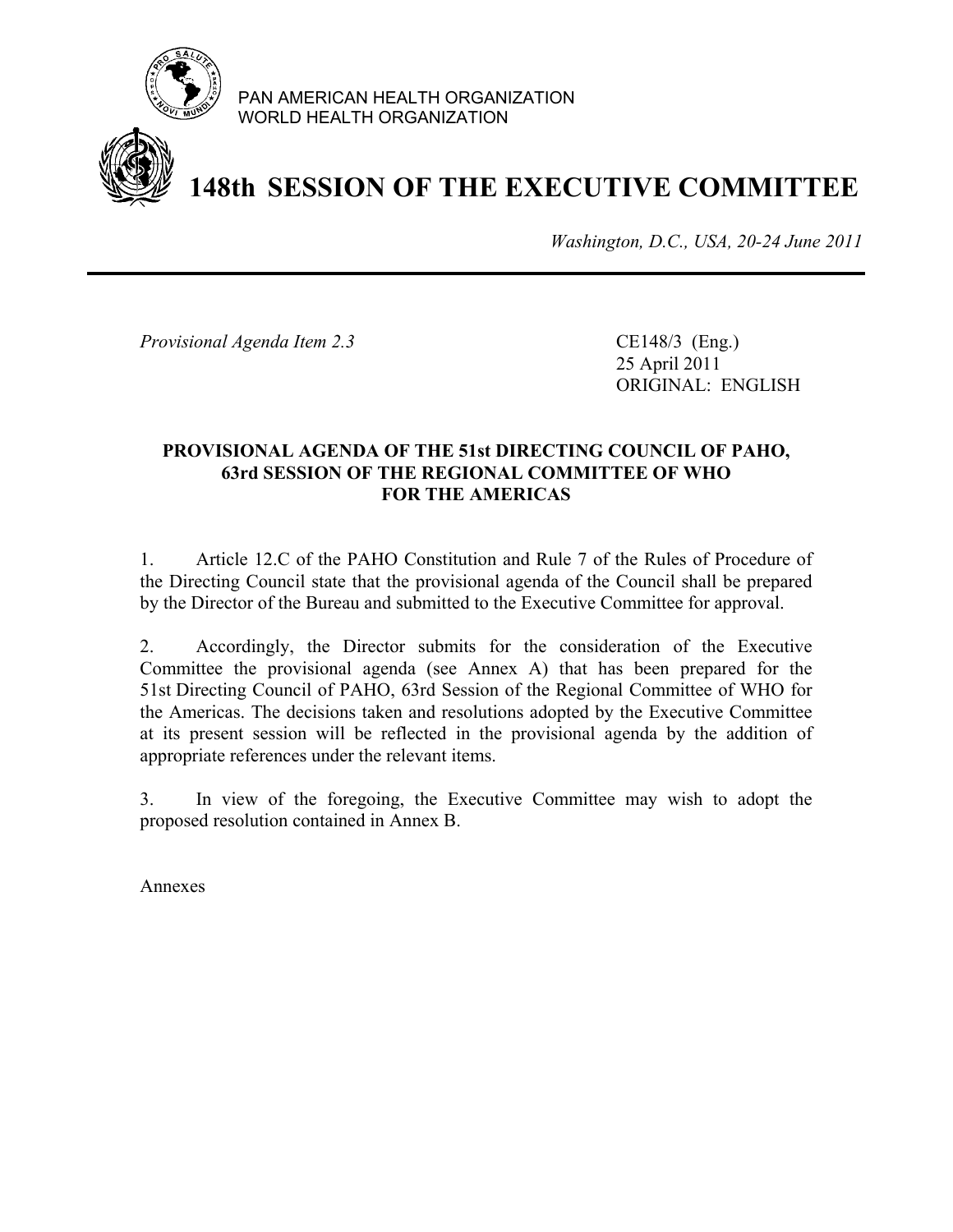

PAN AMERICAN HEALTH ORGANIZATION WORLD HEALTH ORGANIZATION

### **51st DIRECTING COUNCIL 63rd SESSION OF THE REGIONAL COMMITTEE**

*Washington, D.C., USA, 26-30 September 2011*

CE148/3 (Eng.) Annex A

*Provisional Agenda Item 2.5* CD51/1 (Eng.)

 25 April 2011 ORIGINAL: ENGLISH

#### **PROVISIONAL AGENDA**

#### **1. Opening of the Session**

#### **2. Procedural Matters**

- 2.1 Appointment of the Committee on Credentials *(Rule 31, Rules of Procedure)*
- 2.2 Election of the President, Two Vice Presidents, and the Rapporteur

 *(Rule 16, Rules of Procedure)* 

2.3 Establishment of a Working Party to Study the Application of Article 6.B of the PAHO Constitution

 *(Rule 34, Rules of Procedure)*

2.4 Establishment of the General Committee

*(Rule 32, Rules of Procedure)* 

2.5 Adoption of the Agenda  *(Rule 10, Rules of Procedure)*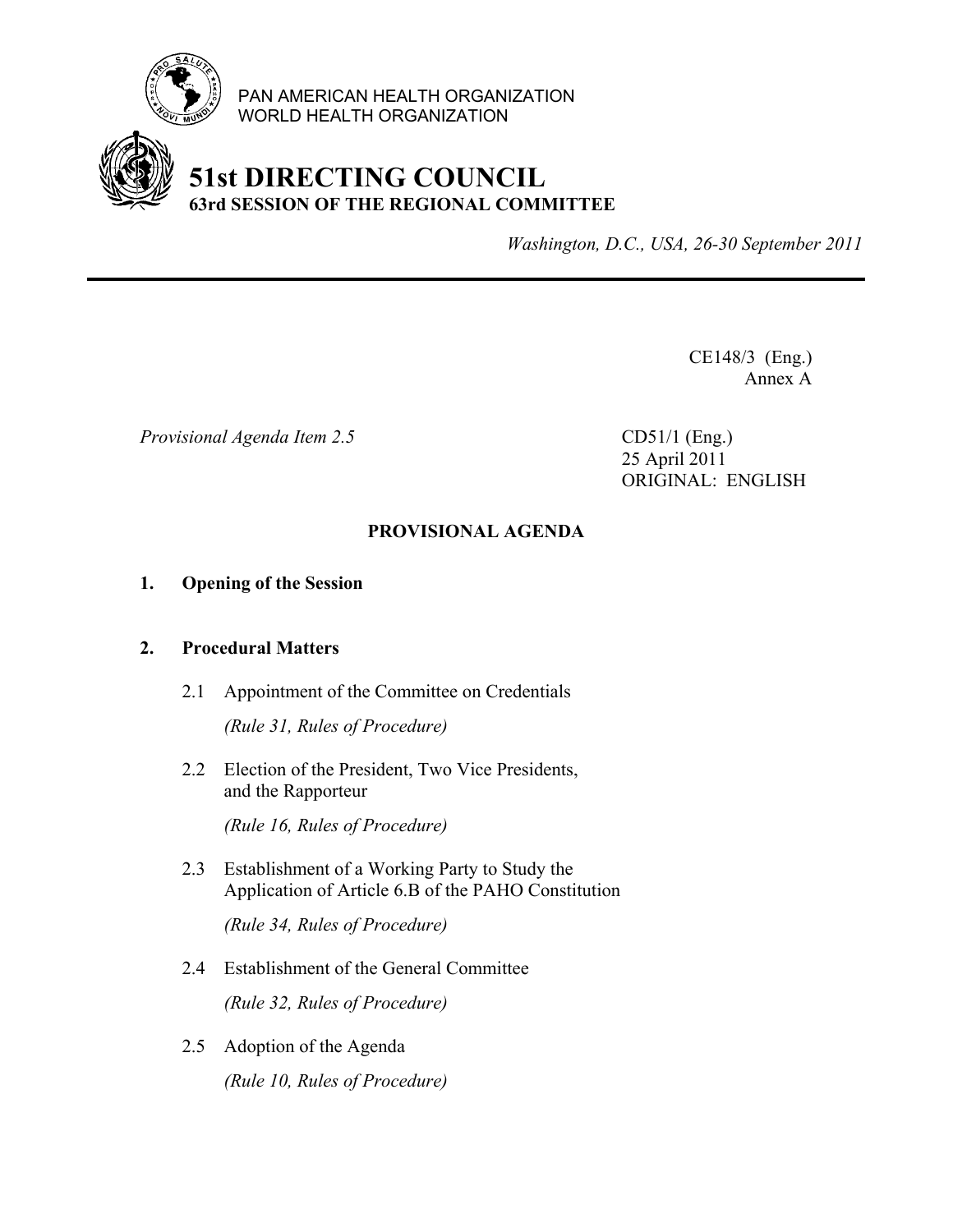CD51/1 (Eng.) Page 2

#### **3. Constitutional Matters**

3.1 Annual Report of the President of the Executive Committee

 *(Article 9.C, PAHO Constitution)* 

 3.2 Annual Report of the Director of the Pan American Sanitary Bureau

 *(Article 9.C, PAHO Constitution)* 

 3.3 Election of Three Member States to the Executive Committee on the Expiration of the Periods of Office of Argentina, Guatemala, and Haiti

 *(Articles 9.B and 15.A, PAHO Constitution)* 

#### **4. Program Policy Matters**

- 4.1 PAHO Program and Budget 2012-2013
- 4.2 Strategy and Plan of Action on Urban Health
- 4.3 Strategy and Plan of Action on Climate Change
- 4.4 Plan of Action on Road Safety
- 4.5 Plan of Action to Reduce Harmful Use of Alcohol
- 4.6 Plan of Action on Substance Use and Public Health
- 4.7 Strategy and Plan of Action on Epilepsy
- 4.8 Plan of Action for the Prevention and Control of Cardiovascular Diseases
- 4.9 Strategy and Plan of Action on Malaria
- 4.10 Plan of Action to Accelerate the Reduction of Maternal Mortality and Severe Morbidity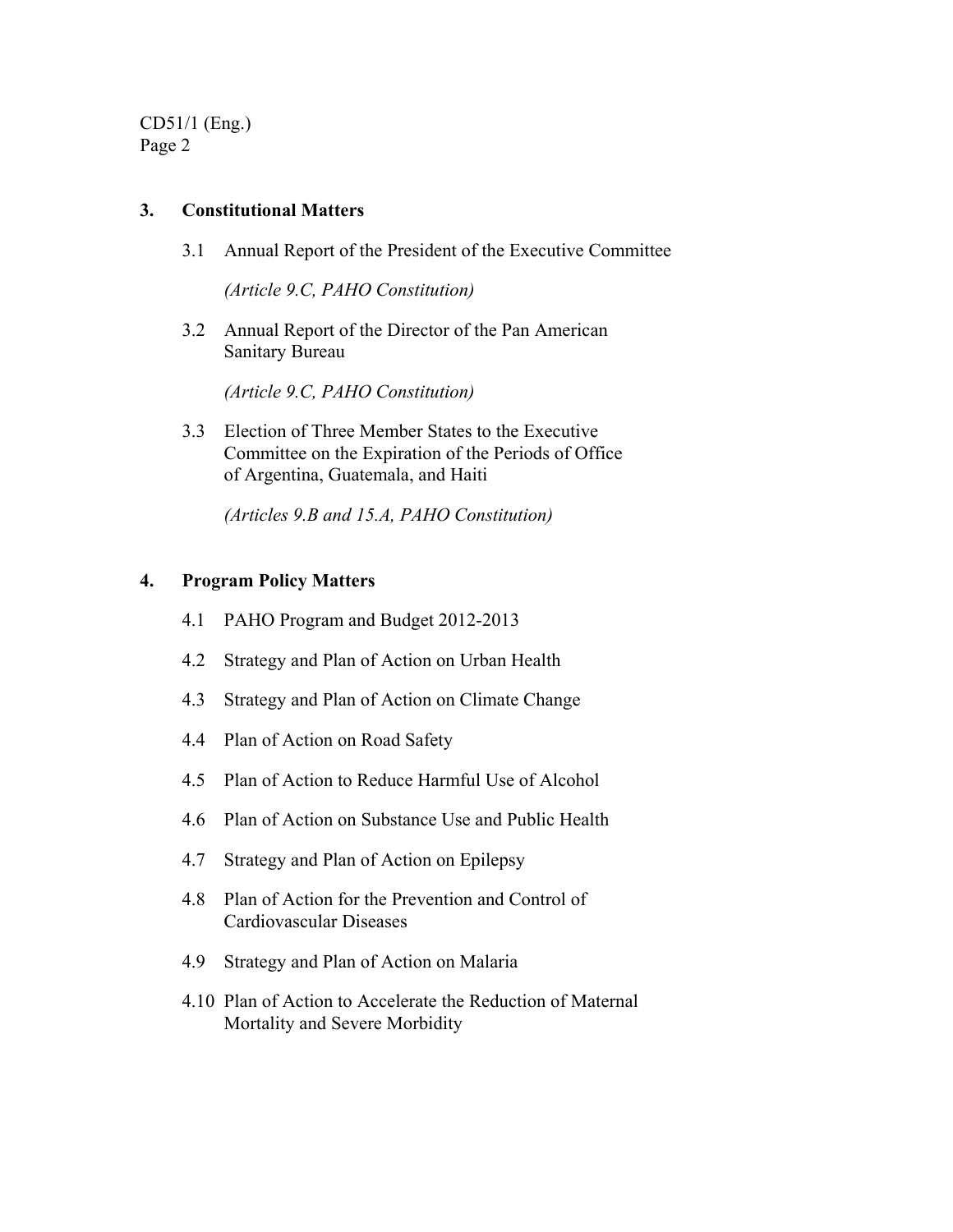#### **4. Program Policy Matters** (*cont*.)

- 4.11 Strategy and Plan of Action on *eHealth*
- 4.12 Panel on Safe Motherhood and Universal Access to Sexual and Reproductive Health
- 4.13 Roundtable on Antimicrobial Resistance
- 4.14 Regional Initiative for Blood Safety and the Plan of Action for 2006-2010: Report of the Evaluation

#### **5. Administrative and Financial Matters**

- 5.1 Report on the Collection of Quota Contributions
- 5.2 Financial Report of the Director and Report of the External Auditor for 2010
- 5.3 Appointment of the External Auditor of PAHO for 2012-2013 and 2014-2015
- 5.4 Salary of the Director of the Pan American Sanitary Bureau

#### **6. Selection of Member States to Boards and Committees**

 6.1 Election of Two Members to the Advisory Committee of the Latin American and Caribbean Center on Health Sciences Information (BIREME)

#### **7. Awards**

7.1 PAHO Award for Administration, 2011

#### **8. Matters for Information**

- 8.1 WHO Medium-term Strategic Plan 2008-2013 and Proposed Programme Budget 2012-2013
- 8.2 Update on the Modernization of PASB Management Information System (PMIS)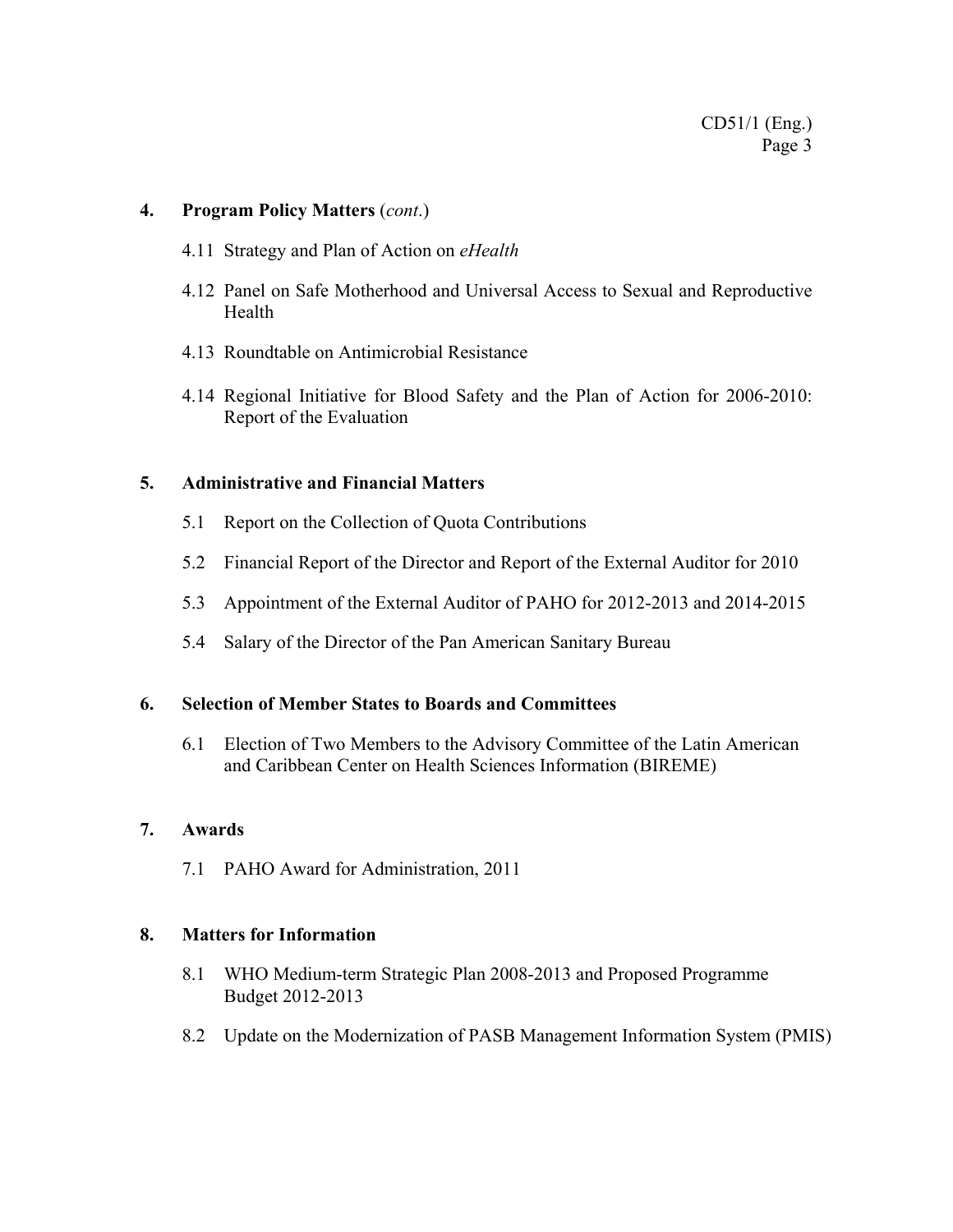CD51/1 (Eng.) Page 4

#### **8. Matters for Information** (*cont*.)

- 8.3 Progress Reports on Technical Matters:
	- A. Immunization: Challenges and Perspectives
	- B. Implementation of the Global Strategy and Plan of Action on Public Health, Innovation, and Intellectual Property
	- C. Advances in the Implementation of the WHO Framework Convention on Tobacco Control
	- D. Implementation of the International Health Regulations (2005)
	- E. Progress toward Achievement of the Health-related MDGs in the Region of the Americas
	- F. Review of the Pan American Centers
- 8.4 Progress Reports on Administrative and Financial Matters:
	- A. Status of Implementation of the International Public Sector Accounting Standards (IPSAS)
	- B. Master Capital Investment Plan
- 8.5 Resolutions and other Actions of Intergovernmental Organizations of Interest to PAHO:
	- A. Sixty-fourth World Health Assembly
	- B. Forty-first General Assembly of the Organization of American States

#### **9. Other Matters**

**10. Closure of the Session**